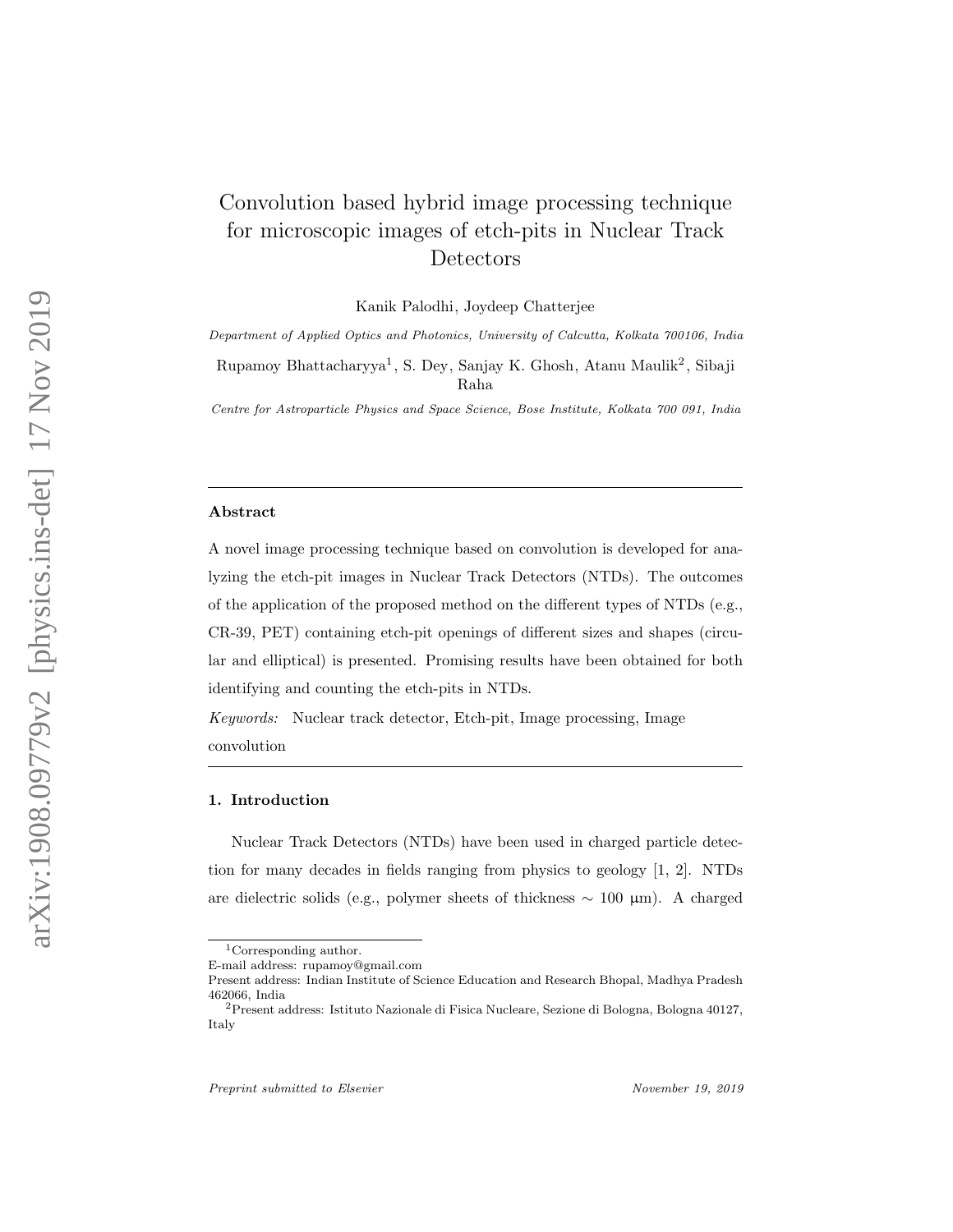particle, while passing through the NTD material, loses energy by ionizing the medium. If the energy loss is above a certain threshold, then the particle leaves behind a permanent damage trail, essentially broken polymer chains in case of plastics, called a "latent track". Obviously, this threshold will be different for different NTD materials. Such damaged regions become chemically more reactive compared to the undamaged bulk material. When such an NTD containing any latent track is treated with a suitable chemical reagent, called etchant, materials along the damage trail are etched out at a much faster rate compared to the surrounding bulk material, resulting in etch pits large enough (of the order of micron) to be observed under optical microscopes. The geometry of such etch-pits can reveal crucial information on the identity of the particles forming such tracks. Because of their low cost, ease of handling and existence of natural thresholds of registration (which helps in reducing the background), NTDs are often the detectors of choice in the search for rare heavily ionizing hypothesized particles (e.g., magnetic monopoles, strangelets) in cosmic rays as well as particle accelerators [3, 4]. It may be mentioned here we are aiming to use a low cost, commercially available polymer, identified as Polyethylene Terephthalate (PET), as NTD in the search for strangelets through the deployment of large-area arrays at mountain altitudes [5].

In such searches employing NTDs, the task of scanning of etched NTDs to locate the etch-pit openings on their surface is extremely labour intensive as the researchers are required to scan large areas of NTDs under high magnification. The difficulty of finding a track due to any rare event is compounded by the presence of background, which can come from other ionizing radiations and also from structural defects in the plastic which creeps in during the polymerization process. Therefore, challenges of rare event search with NTDs are primarily technological with the conventional image analysis software often coming up short in the task of track identification.

In this paper, we are proposing a novel approach for etch-pit image identification and counting in NTDs, which shows much-improved performance compared to more "classical" (employing cuts based on just grey level, size, etc.)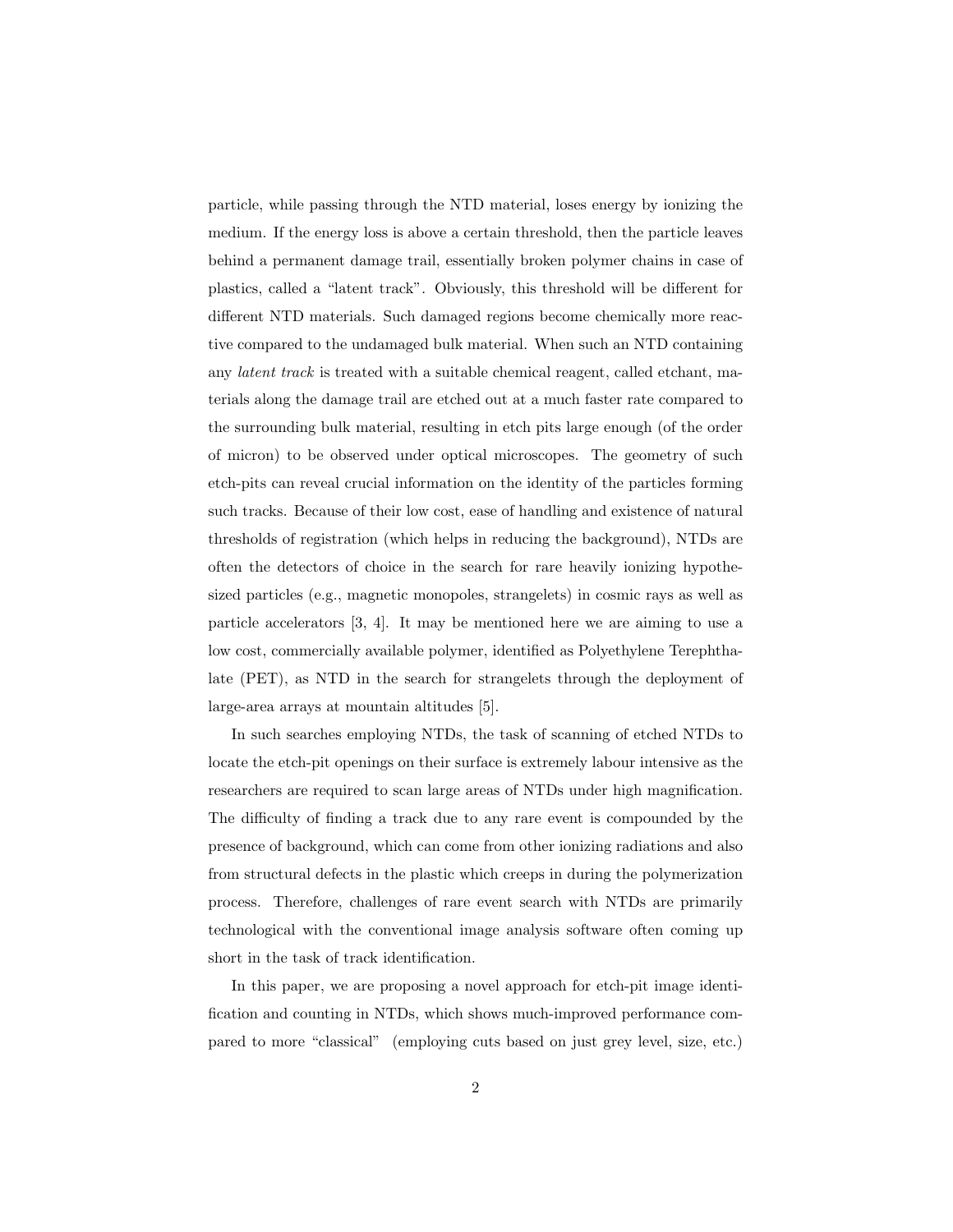approaches to image analysis.

#### 2. Experimental technique

This section describes the image analysis techniques that are applied to the unprocessed surface images of exposed and etched NTDs, captured by QWin software using a Leica DM4000B optical microscope. The etch-pits appear dark as compared to the background of NTD surface; however, the challenge is to separately recognize them from the other artifacts generated during chemical etching and scratches and defects, which also appear dark, as shown in Fig 1. For this study, we have used the etch-pit images from Columbia Resin  $#39$ (CR-39) and Polyethylene terephthalate (PET) NTDs exposed to open-air at Darjeeling in Eastern Himalayas (altitude 2.2 km above mean sea level), India [5] and 3.9 MeV/nucleon  $32S$  ions from pelletron accelerator at Inter University Accelerator Centre, New Delhi [6], respectively. It may be mentioned here that for accelerator exposed NTDs (e.g., PET in this case), the bulk etchrate  $(V_B)$  remains the same with that of the unexposed one (i.e., for PET  $V_B = 1.0 \pm 0.05$  µm/h at  $55.0 \pm 0.1$  °C in 6.25 N NaOH aqueous solution), whereas typical values of  $V_B$  for CR-39 increased by several factors (from  $V_B$  =  $1.4 \pm 0.07$  µm/h for unexposed one to  $V_B = 11.7 \pm 0.7$  µm/h at  $70.0 \pm 0.1$  °C in 6.25 N NaOH aqueous solution) as the surface undergoes some degradation because of prolonged open-air exposure.

The image analysis technique that we have applied here is based on sequential application of blind de-convolution and convolution with a suitable mask size obtained from the analysis of the area occupied by the two-dimensional elliptical opening (circular opening in case of normally incident ion) of the threedimensional etch-pit cone. Before going to the application of the technique, a few considerations regarding image quality and image acquisition are described below:

The typical sizes of etch-pit openings used here are roughly  $\sim 1 - 10 \mu m$ . As mentioned earlier, there are artifacts of similar sizes, which may be wrongly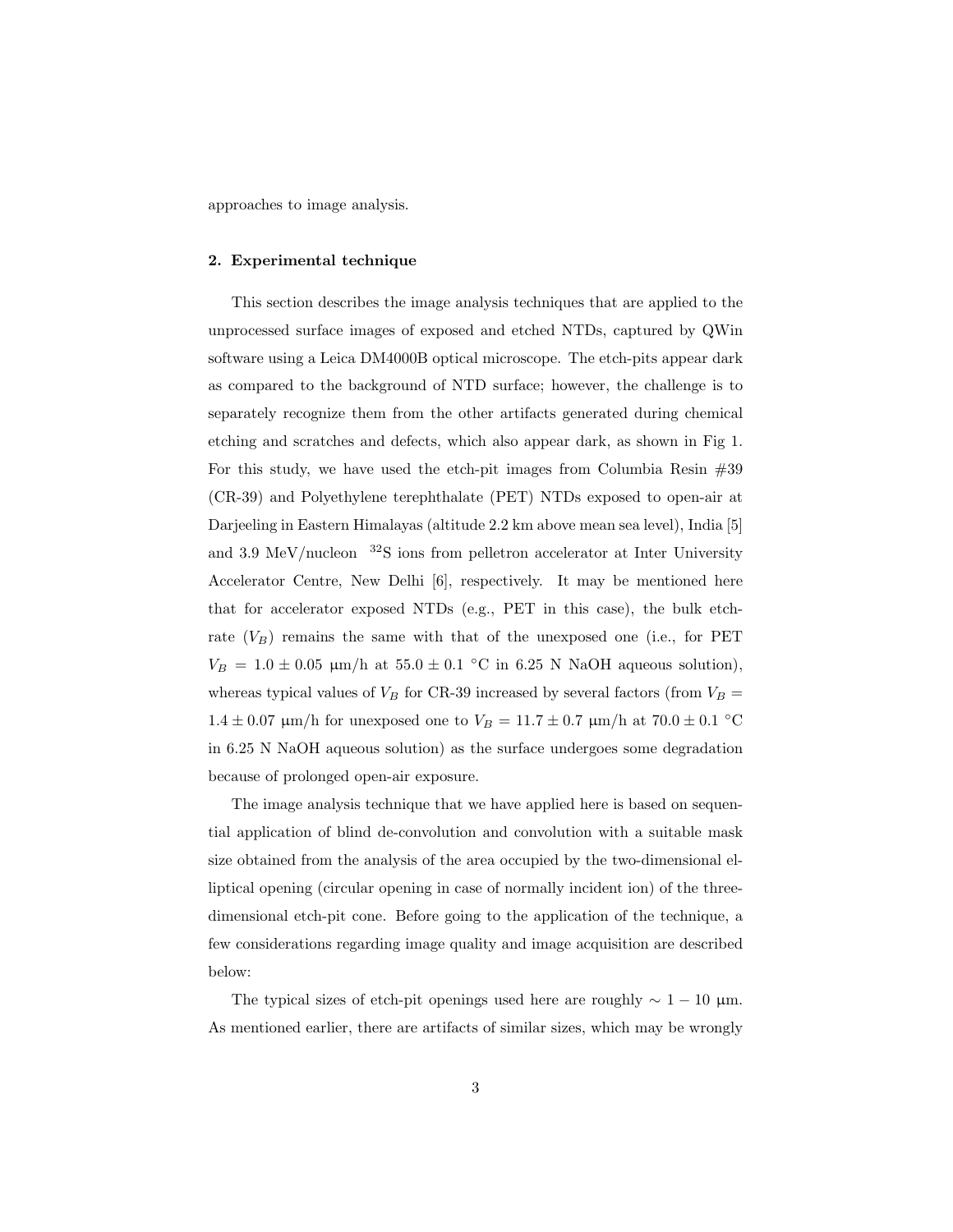counted. Convolutions with the original size of the opening of etch-pits, therefore, need to be augmented with the shape of the pit-openings. It is known that the typical shape of the opening of the etch-pits will be elliptical, and in special cases circular (for normal incidence of the incoming ion), as shown in Fig.5 and Fig.4 respectively.

First of all, among all the present etch-pit openings, the biggest one in shape and size is ascertained. Then a similar convolution circular mask is formed which is convolved with the entire etch-pit opening. As discussed, it provides a huge advantage since the convolution peak, generated at the centre of the etch-pit, helps to determine the position of a track. If any of the etch-pit openings within the captured image can be expressed as  $N(x, y)$ , considering its two-dimensional form and the circular mask mentioned above, is expressed as  $M(x, y)$ , then their convolution can be written as

$$
f_c(x,y) = \iint_{-\infty}^{+\infty} N(x - x_0, y - y_0) M(x_0, y_0) dx_0 dy_0
$$
 (1)

The above expression is commonly written as  $f_c(x, y) = N(x, y) * M(x, y)$  and is routinely used in different domains of optics and signal processing [7]. The advantage of using convolution is that in the case of the circular mask convolving with circular or elliptical opening of etch-pits, the peak values are produced at the centre provided that the shapes and sizes are nearly equal. In general, this is true for NTD surfaces. As a typical example, the average diameter of the etch-pit openings shown in Fig.1(a) corresponds to nearly 120 pixels ( $\sim$  12  $\mu$ m). Fig.2 is an illustration by simulation where a one-dimensional representation of convolution is shown between an etch-pit and a mask of the same size. In onedimensional representation, the functions are represented with a single variable provided in terms of pixels with an analogy to the images. Therefore, when  $N(x)$  (Fig.2(a)), essentially a one-dimensional projection of the etch-pit opening profile, gets convolved with the mask  $M(x)$  (Fig.2(b)), the result is a well-known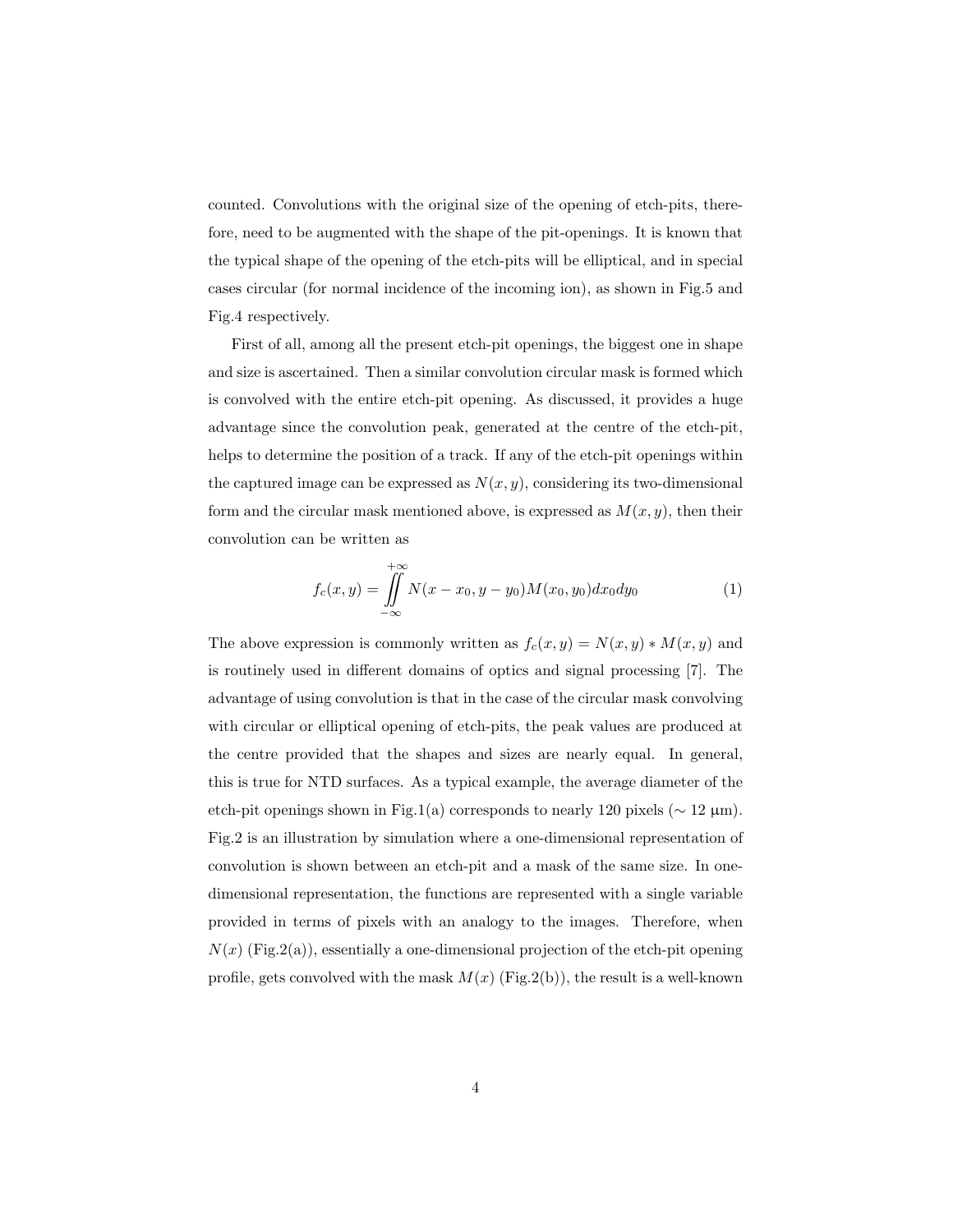triangular function as shown in Fig.2(d) with a dotted line.

$$
f_c(x,y) = \iint_{-\infty}^{+\infty} N(x - x_0, y - y_0) M(x_0, y_0) dx_0 dy_0
$$
 (2)

The above expression is commonly written as  $f_c(x, y) = N(x, y) * M(x, y)$  and is routinely used in different domains of optics and signal processing [7]. The advantage of using convolution is that in the case of the circular mask convolving with circular or elliptical opening of etch-pits, the peak values are produced at the centre provided that the shapes and sizes are nearly equal. In general, this is true for NTD surfaces. As a typical example, the average diameter of the etch-pit openings shown in Fig.1(a) corresponds to nearly 120 pixels ( $\sim$  12  $\mu$ m). Fig.2 is an illustration by simulation where a one-dimensional representation of convolution is shown between an etch-pit and a mask of the same size. In onedimensional representation, the functions are represented with a single variable provided in terms of pixels with an analogy to the images. Therefore, when  $N(x)$  (Fig.2(a)), essentially a one-dimensional projection of the etch-pit opening profile, gets convolved with the mask  $M(x)$  (Fig.2(b)), the result is a well-known triangular function as shown in Fig.2(d) with a dotted line.

For actual cases in NTDs, however, the other artifacts or the scratches are of different shapes and sizes, will result in similar convolution peaks. Therefore, for enhancing the peak values near the centres of etch-pit openings, a de-convolution process with a Gaussian mask as shown in Fig.2(c) of similar shape (half-width  $\sim$  120 pixels) is introduced [8]. This provides higher peaks compared to simple convolution for definitive shapes of NTDs as shown in Fig.2(d). Theoretically, this can be represented considering a Fourier domain explanation where  $G(x)$  $(Fig.2(c))$  is a one-dimensional representative Gaussian function centred at origin given by

$$
G(x) = \exp(-ax^2)
$$
 (3)

The Fourier transform of the above Gaussian function, is also a Gaussian function when written in terms of spatial frequency along X-direction  $k_x$ 

$$
F\{G(x)\} = \hat{\mathbf{G}}(k_x) = \sqrt{\frac{\pi}{a}} \exp(\frac{-\pi^2 k_x^2}{a})
$$
\n(4)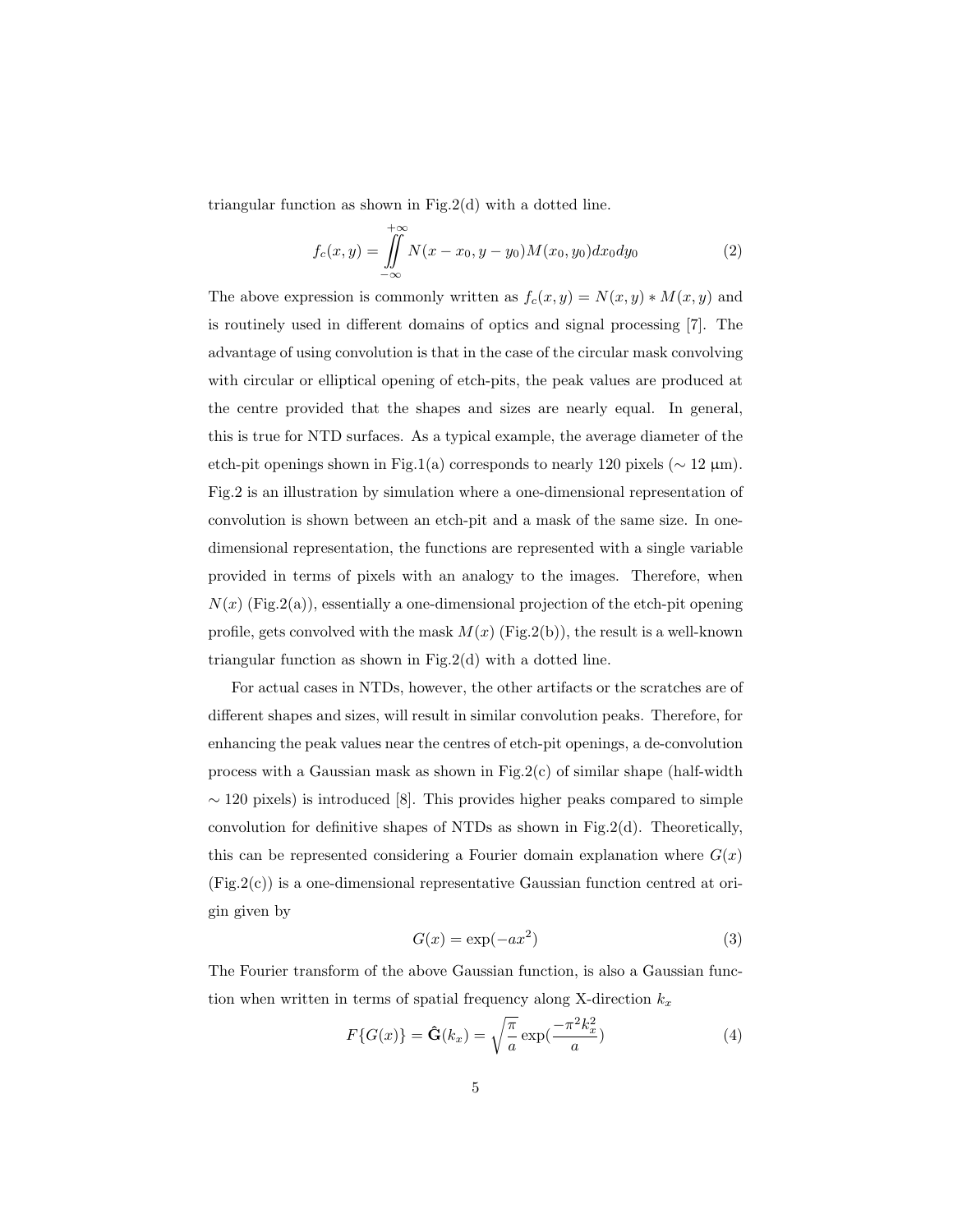Therefore, de-convolution in Fourier domain can be expressed as

$$
\hat{\mathbf{f}}_d(k_x) = \frac{\hat{\mathbf{N}}(k_x)}{\hat{\mathbf{G}}(k_x)}\tag{5}
$$

where  $\hat{\mathbf{f}}_d(k_x)$  and  $\hat{\mathbf{N}}(k_x)$  represent the Fourier transforms of the respective functions introduced already. As described in Ref. [8], the technique of applying Gaussian in de-convolution reduces a lot of problems since the characters of the functions in both domains are well-known [8]. Next, inverse Fourier transform is applied followed by another convolution operation with the standard circular mask described previously (in its one dimensional representation) to enhance the peak at the centre of the opening of etch-pit as shown in Fig.2(d). This is expressed in terms of convolution operator as

$$
f_{dc}(x) = f_d(x) * M(x)
$$
\n(6)

where  $f_d(x)$  is the is inverse Fourier transform of  $\hat{f}_d(k_x)$ . A comparison is shown in Fig.3(d) which clearly indicates that  $f_{dc}(x)$ , function due to Gaussian deconvolution followed by convolution (Eq. (6)) with mask, produces higher peaks compared to simple convolution operation represented by  $f_c(x)$ . Without any loss of generality, the two-dimensional simulation results corresponding to the above operations are presented in Fig.3, where the effects of shape variations of etch-pit openings are also considered.

In the case of actual microscopic NTD surface images, the background being whitish, the dark openings of etch-pits have a significantly higher signal to noise ratio where this operation produces a better result. Another advantage is that in cases of noise removal of corresponding frequency domain processing can be done since the convolution process lends itself easily to convolution and de-convolution.

#### 3. Image analysis and results

The novel image analysis technique employed here is tested with multiple microscopic images of NTDs using the copyrighted software Cell Counter [9].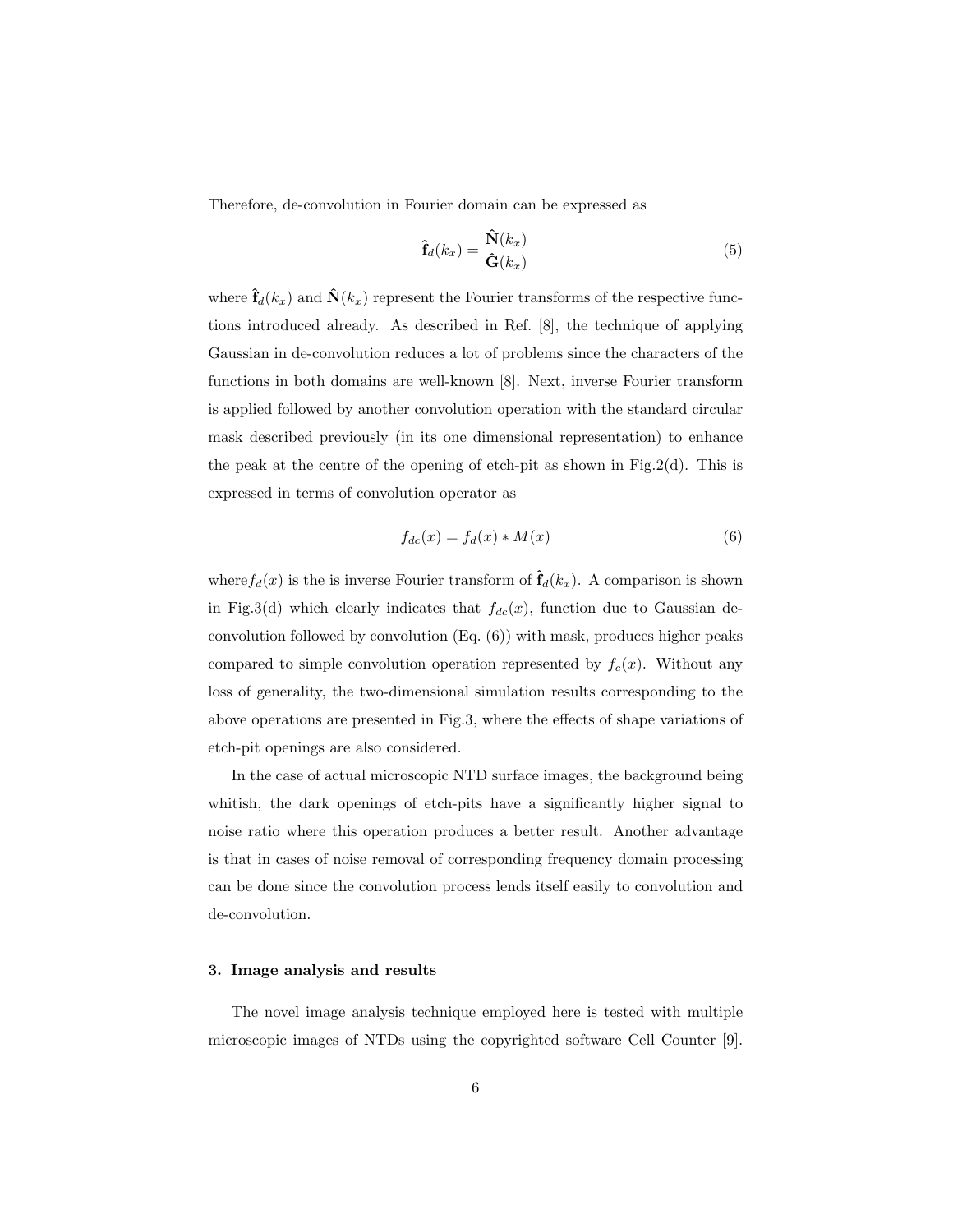As described before, images of etch-pit openings due to accelerator exposed NTDs (Fig.4 and Fig.5) are often used as reliable guidance. Fig.4(a) shows an image frame with a normal incidence of ions from accelerator; the image has multiple defects and scratches, even of sizes similar to that of the actual etch-pit openings. Clearly, the etch-pits have been separated from the rest and counted (as well as marked) correctly as shown in Fig.4(b).

We have tested our proposed method with  $32S$  ion exposed PET for both normal (resulting circular etch-pit opening  $(Fig.4(a))$ ) and angular (resulting elliptical etch-pit opening $(Fig.5(a))$ ) incidences. Besides, in order to check the robustness of the proposed method, we have applied it on the open-air exposed CR-39 having degraded surface quality and containing etch-pits openings of different shapes and sizes (Fig.6(a)) and  $252C$ f exposed CR-39 having higher track density and overlap region  $(Fig.7(a))$ . In each of the cases, the surfaces are riddled with different types of defects, but as shown in Fig.4(b), Fig.5(b), Fig.6(b) and Fig.7(b), the same algorithm yields good results and most of the tracks are correctly recognized.

We have examined hundreds of similar samples and in most of the cases, approximately all the etch-pits are identified, making error percentage extremely small as given in Table 1. It may be mentioned here that the proposed method is based on the convolution with a suitable mask. Judicial choice of the mask size plays the key role here for identifying the etch-pit openings. In the cases where the size and/or shape of defects of the material mimic the actual etch-pit opening (as shown in bottom-right of Fig.8(a)), those artifacts may be wrongly counted  $(Fig.8(b))$ .

#### 4. Comparison with other methods

Any shape detection algorithm such as Hough transform or shape fitting etc. works for a definite shape. Even if there are slight deviations from the actual shape, most of these algorithms fail to detect the shape. In the present case, etch-pit openings can be both circular and elliptical but with wide variations in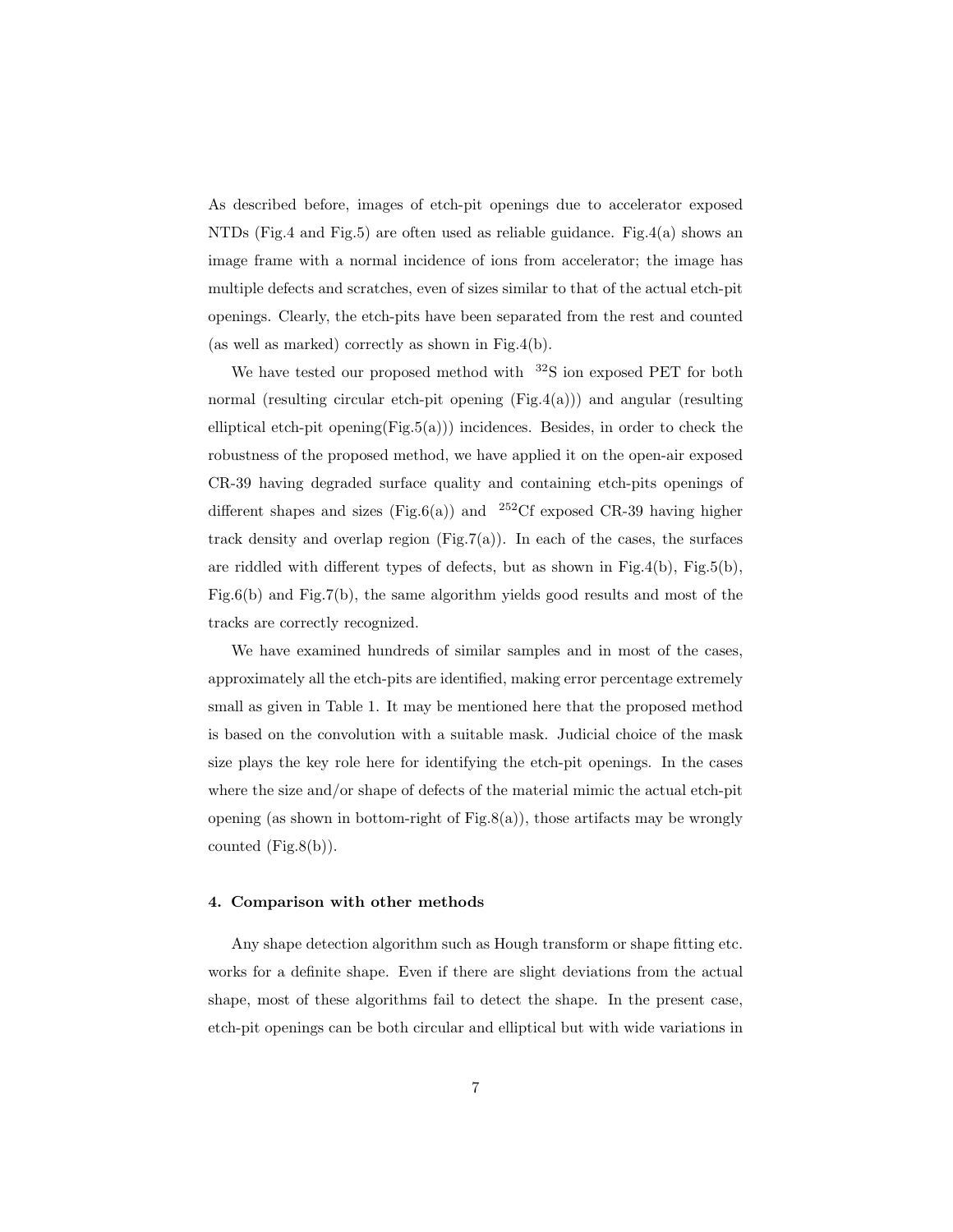| Images of etch-pit   | Manual | Automated | Percentage |
|----------------------|--------|-----------|------------|
| openings from        | count  | count     | error      |
| Accelerator exposure | 301    | 302       | $0.33\%$   |
| Open-air exposure    | 152    | 147       | 3.3%       |

Table 1: Results of the manual and automatic counts of etch-pits on 58 and 53 images of accelerator exposed PET and open-air exposed CR-39 films respectively.

their size. Our attempts with conventional image analysis methods didn't yield any good results. These techniques can't be easily applied for counting without using morphological techniques as well. Contrary to conventional methods, using the proposed convolution method, the detection of a peak at the location of the etch-pits is much better and it simultaneously provides its coordinates as well. The proposed method is simpler yet more robust than some well-known shape detecting algorithms like Hough Transform, morphological operations, watershed segmentation [10, 11, 12] etc. A few other advantages are listed below:

- No simultaneous frequency domain processing is required for this technique.
- Even at the overlapping regions of two or more etch-pit openings, which are difficult to handle with other image analysis methods, tracks can be easily recognized and counted by this technique.
- By virtue of this technique, it is possible to identify etch-pit openings even at the extreme edges of the image frame.

## 5. Conclusion

A novel image analysis technique based on convolution is shown to generate much better results compared to many other techniques for etch-pit detection in NTDs. It promises to substantially speed up the task of track identification and analysis, which is the chief technical challenge for any experiments employing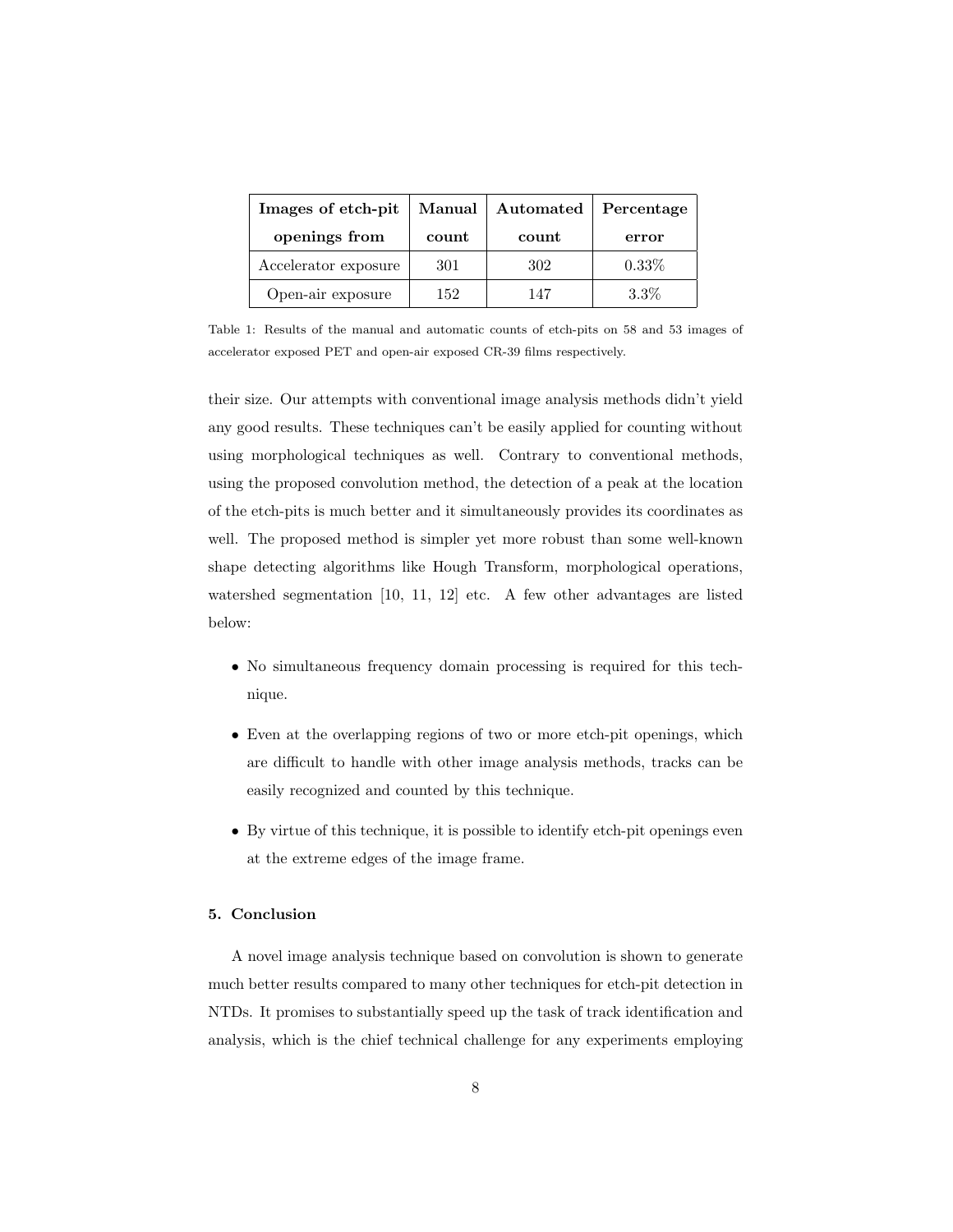large area NTD arrays. To the best of our knowledge, this is the first application of this particular technique to the problem of NTD image analysis.

### Acknowledgments

The authors are grateful to Dr. Debapriyo Syam for many useful suggestions. KP and JC wish to acknowledge TEQIP-III, University of Calcutta and Department of Applied Optics and Photonics, University of Calcutta. RB wishes to acknowledge Project No. SERB/PHY/2016/041 and SB/S2/RJN-29/2013 for financial support. This work is partially funded by IRHPA (Intensification of Research in High Priority Areas) Project (IR/S2/PF-01/2011 dated 26.06.2012) of the Science and Engineering Research Council (SERC), DST, Government of India, New Delhi.

## References

#### References

- [1] R. L. Fleischer, P. B. Price, R. M. Walker, Nuclear Tracks in Solids. Principles and Applications, University of California Press, Berkeley, 1975.
- [2] S. Cecchini, L. Patrizii, Nuclear track detectors in astroparticle and nuclear physics, Radiation Measurements 43 (2008) S144 – S150. doi:https:// doi.org/10.1016/j.radmeas.2008.04.061.
- [3] Acharya, J. Alexandre, K. Bendtz, P. Benes, J. Bernabéu, M. Campbell, S. Cecchini, J. Chwastowski, A. Chatterjee, M. de Montigny, D. Derendarz, A. De Roeck, J. R. Ellis, M. Fairbairn, D. Felea, M. Frank, D. Frekers, C. Garcia, G. Giacomelli, D. Hasegan, M. Kalliokoski, A. Katre, D.-W. Kim, M. G. L. King, K. Kinoshita, D. Lacarrère, S. C. Lee, C. Leroy, A. Lionti, A. Margiotta, N. Mauri, N. E. Mavromatos, P. Mermod, D. Milstead, V. A. Mitsou, R. Orava, B. Parker, L. Pasqualini, L. Patrizii, G. E. Păvălas, J. L. Pinfold, M. Platkevič, V. Popa, M. Pozzato, S. Pospisil, A. Rajantie,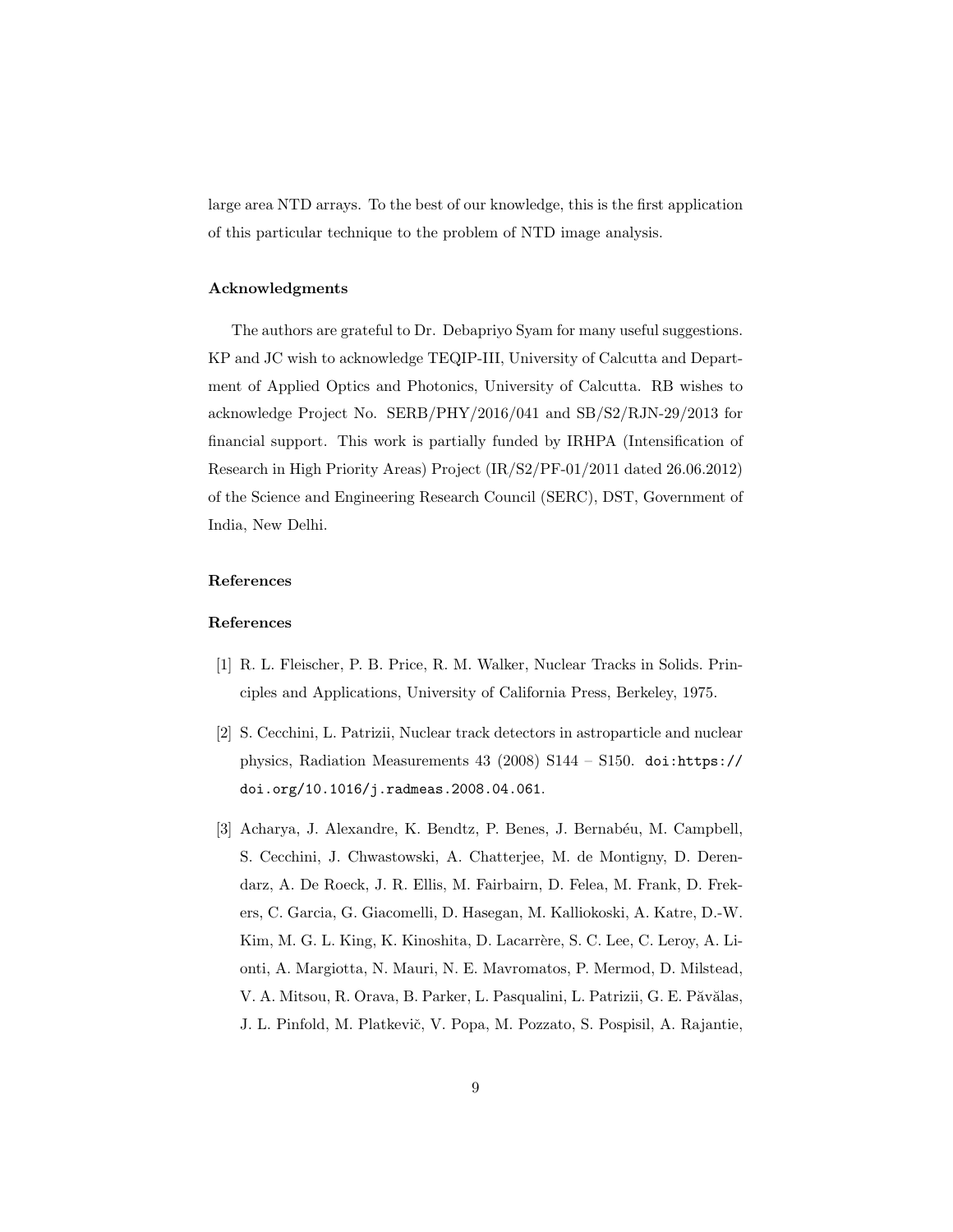Z. Sahnoun, M. Sakellariadou, S. Sarkar, G. Semenoff, G. Sirri, K. Sliwa, R. Soluk, M. Spurio, Y. N. Srivastava, R. Staszewski, M. Suk, J. Swain, M. Tenti, V. Togo, M. Trzebinski, J. A. Tuszynski, V. Vento, O. Vives, Z. Vykydal, T. Whyntie, A. Widom, G. Willems, J. H. Yoon, Search for magnetic monopoles with the moedal prototype trapping detector in 8 tev proton-proton collisions at the lhc, Journal of High Energy Physics 2016 (8) (2016) 67. doi:10.1007/JHEP08(2016)067.

- [4] S. Balestra, S. Cecchini, M. Cozzi, M. Errico, F. Fabbri, G. Giacomelli, R. Giacomelli, M. Giorgini, A. Kumar, S. Manzoor, J. McDonald, G. Mandrioli, S. Marcellini, A. Margiotta, E. Medinaceli, L. Patrizii, J. Pinfold, V. Popa, I. E. Qureshi, O. Saavedra, Z. Sahnoun, G. Sirri, M. Spurio, V. Togo, A. Velarde, A. Zanini, Magnetic Monopole search at high altitude with the SLIM experiment, Eur. Phys. J. C55 (2008) 57–63. arXiv:0801.4913, doi:10.1140/epjc/s10052-008-0597-3.
- [5] R. Bhattacharyya, S. Dey, S. K. Ghosh, A. Maulik, S. Raha, D. Syam, Study of radiation background at various high altitude locations in preparation for rare event search in cosmic rays, Journal of Cosmology and Astroparticle Physics (04) (2017) 035. doi:10.1088/1475-7516/2017/04/ 035.
- [6] D. Bhowmik, S. Dey, A. Maulik, S. Raha, S. Saha, S. K. Saha, D. Syam, Characterization and calibration of a ssntd for heavy-ion detection and strangelet search in cosmic rays, Nuclear Instruments and Methods in Physics Research Section B: Beam Interactions with Materials and Atoms 269 (2) (2011) 197 – 201. doi:https://doi.org/10.1016/j.nimb.2010. 10.028.
- [7] J. D. Gaskill, Linear Systems, Fourier Transforms, and Optics, Wiley-Interscience, 1978.
- [8] W. Ulmer, Convolution/deconvolution of generalized gaussian kernels with applications to proton/photon physics and electron capture of charged par-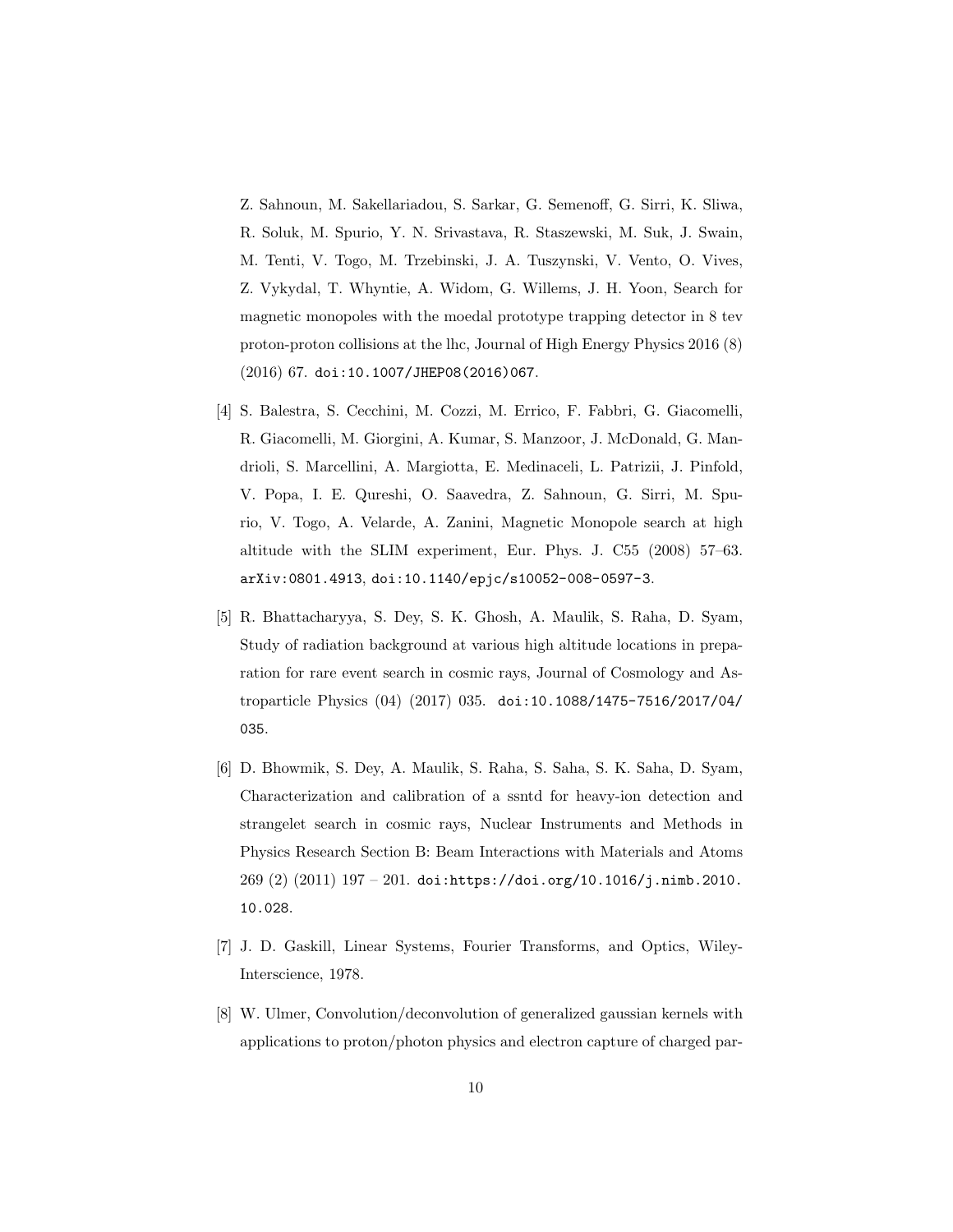ticles, Journal of Physics: Conference Series 410 (2013) 012122. doi: 10.1088/1742-6596/410/1/012122.

- [9] J. Chatterjee, S. Chakraborty, K. Palodhi, Cell counter [computer software] (SW-12248/2019).
- [10] V. Piuri, F. Scotti, Morphological classification of blood leucocytes by microscope images, in: 2004 IEEE International Conference on Computational Intelligence for Measurement Systems and Applications, 2004. CIMSA., 2004, pp. 103–108. doi:10.1109/CIMSA.2004.1397242.
- [11] J. M. Sharif, M. F. Miswan, M. A. Ngadi, M. S. H. Salam, M. M. bin Abdul Jamil, Red Blood Cell Segmentation Using Masking and Watershed Algorithm: A Preliminary Study, International Conference on Biomedical Engineering (ICoBE).
- [12] F. Zana, J. C. Klein, A multimodal registration algorithm of eye fundus images using vessels detection and hough transform, IEEE Transactions on Medical Imaging 18 (5) (1999) 419–428. doi:10.1109/42.774169.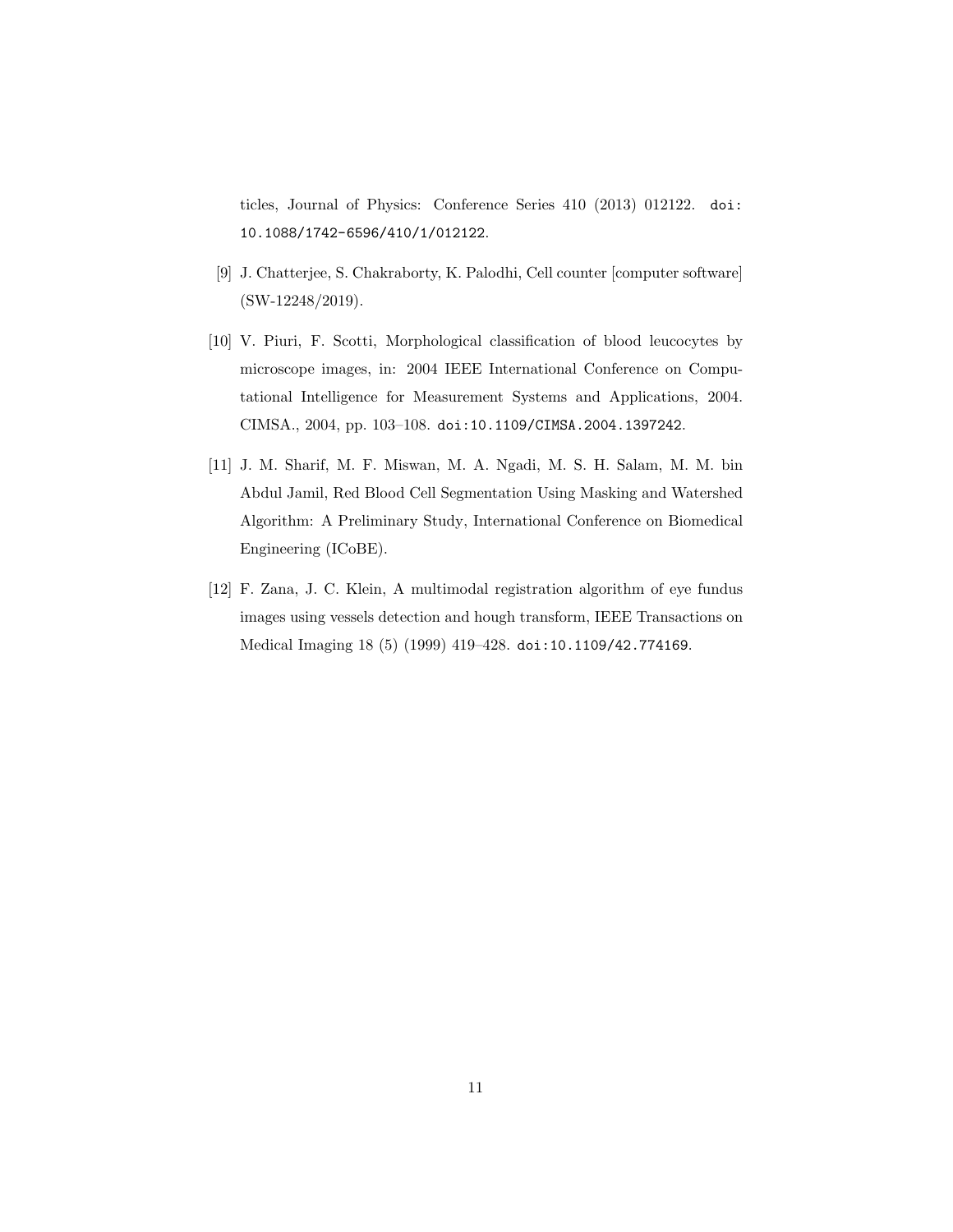

Figure 1: Microscopic surface images at 50x objective magnification of (a) CR-39 (NTD) exposed to open-air at Darjeeling after 4 h of etching, where the etch-pits are formed due to local radon alphas, neutron recoiling, cosmic rays and (b) PET (NTD) exposed to 3.7 MeV/nucleon scattered <sup>32</sup>S ions at an angle 30◦ from accelerator after 3 h of etching. The sizes of the image frames are 234  $\mu$ m × 174  $\mu$ m. Typical scratches and/or other defects are shown inside the red circle. It may be noted here that the surface quality of the NTDs which get open-air exposure are worsened due to harsh environmental conditions.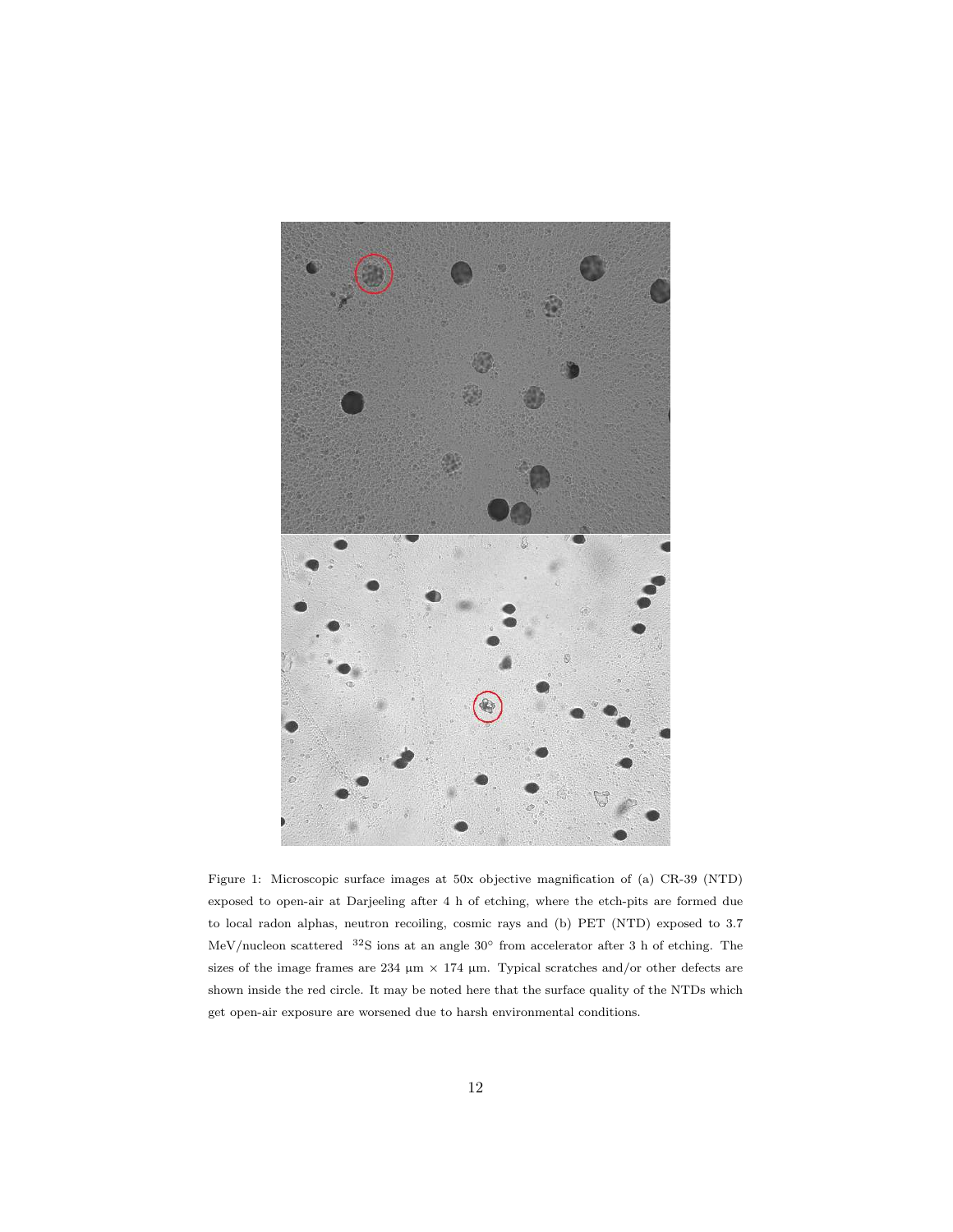

Figure 2: One dimensional representation of only convolution and then de-convolution followed by convolution process. (a) One dimensional representation of the opening of etch-pit profile  $N(x)$  (width ~ 120 pixel); (b) The circular mask  $M(x)$  (width ~ 120 pixels); (c) The Gaussian mask used in de-convolution  $G(x)$  (half-width ~ 120 pixels); (d) Comparison of convolution  $f_c(x)$  and de-convolution followed by convolution  $f_{dc}(x)$ .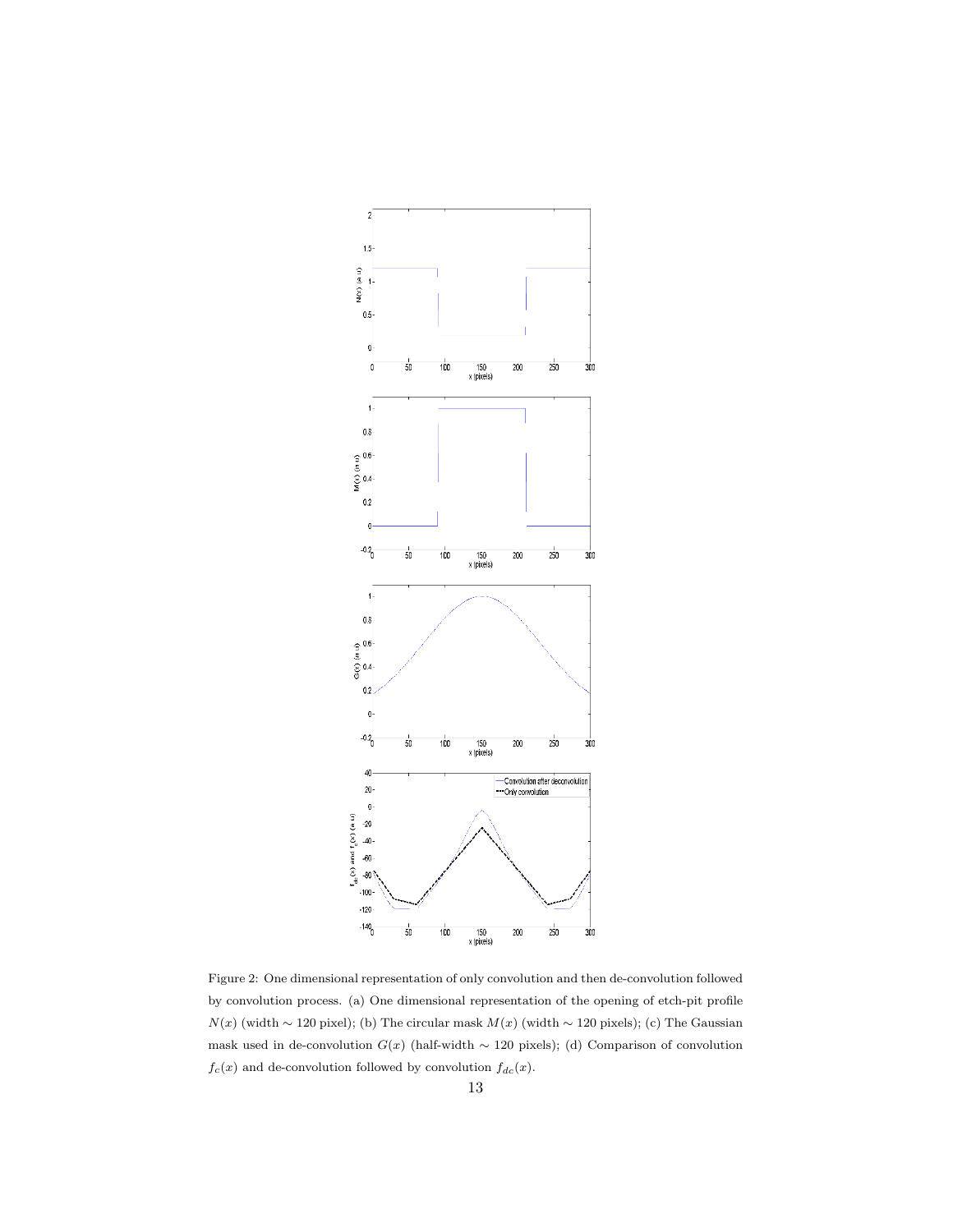

Figure 3: Two dimensional representation of only convolution and then de-convolution followed by convolution process. (a) Simulated images of openings of etch-pits of both circular and elliptical shape (diameter ∼ 120 pixel); (b) The circular mask (diameter ∼ 120 pixels); (c) The Gaussian mask used in de-convolution (half-width ∼ 120 pixels); (d) De-convolution followed by convolution  $f_{dc}(x)$ . (e) Two-dimensional projection of  $f_{dc}(x)$  for circular and elliptical etch-pit opening.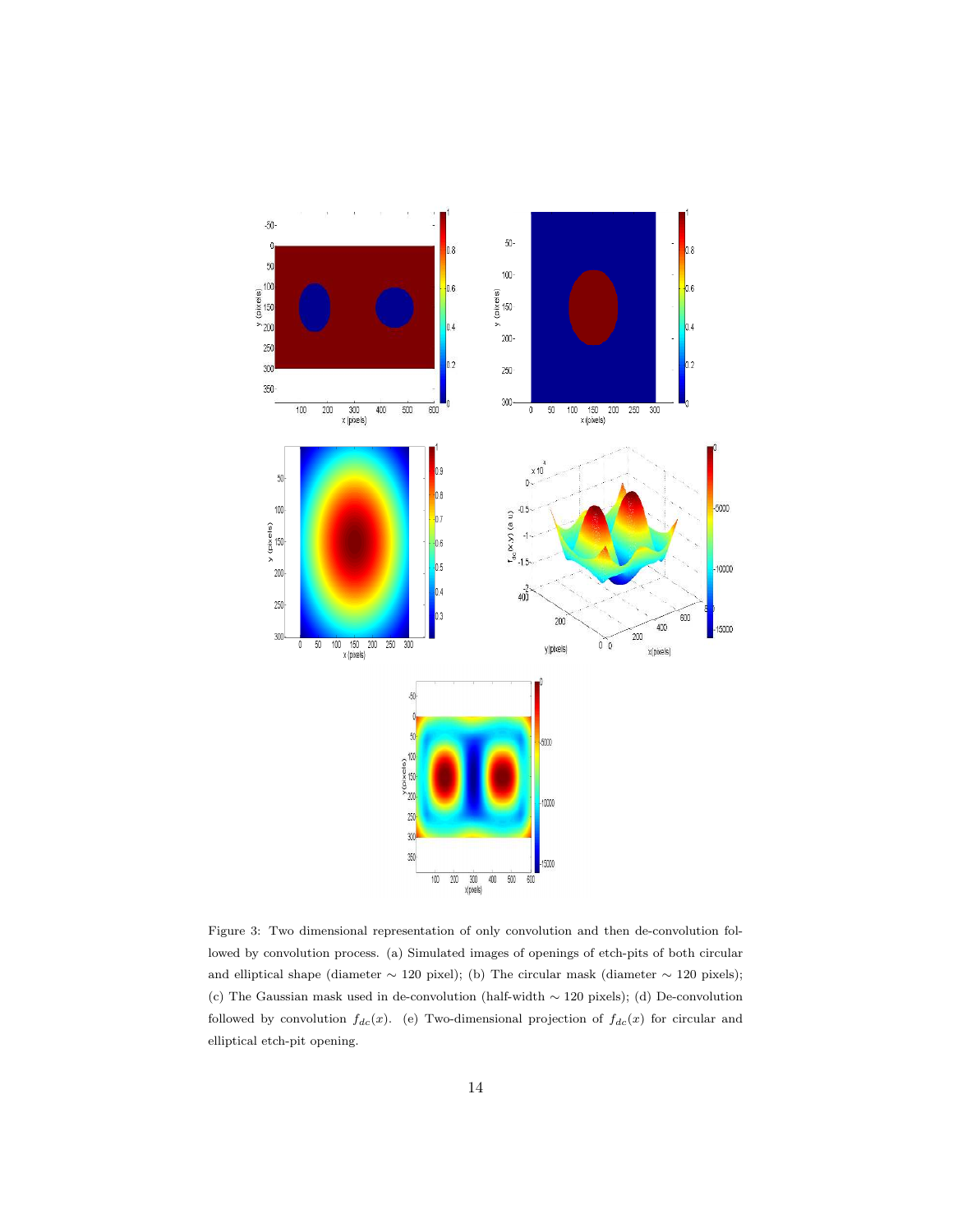

Figure 4: (a) Etch-pit openings due to normally incident 3.4 MeV/nucleon scattered <sup>32</sup>S ions on PET after 2 h of etching at the above mentioned etching conditions. This image also shows scratches (dark as compared to the whitish background); (b) Judicially counting of etch-pits among multiple types of defects. The etch-pits are correctly identified from the background. The size of the image frames are 97  $\upmu \mathrm{m}$   $\times$  97  $\upmu \mathrm{m}.$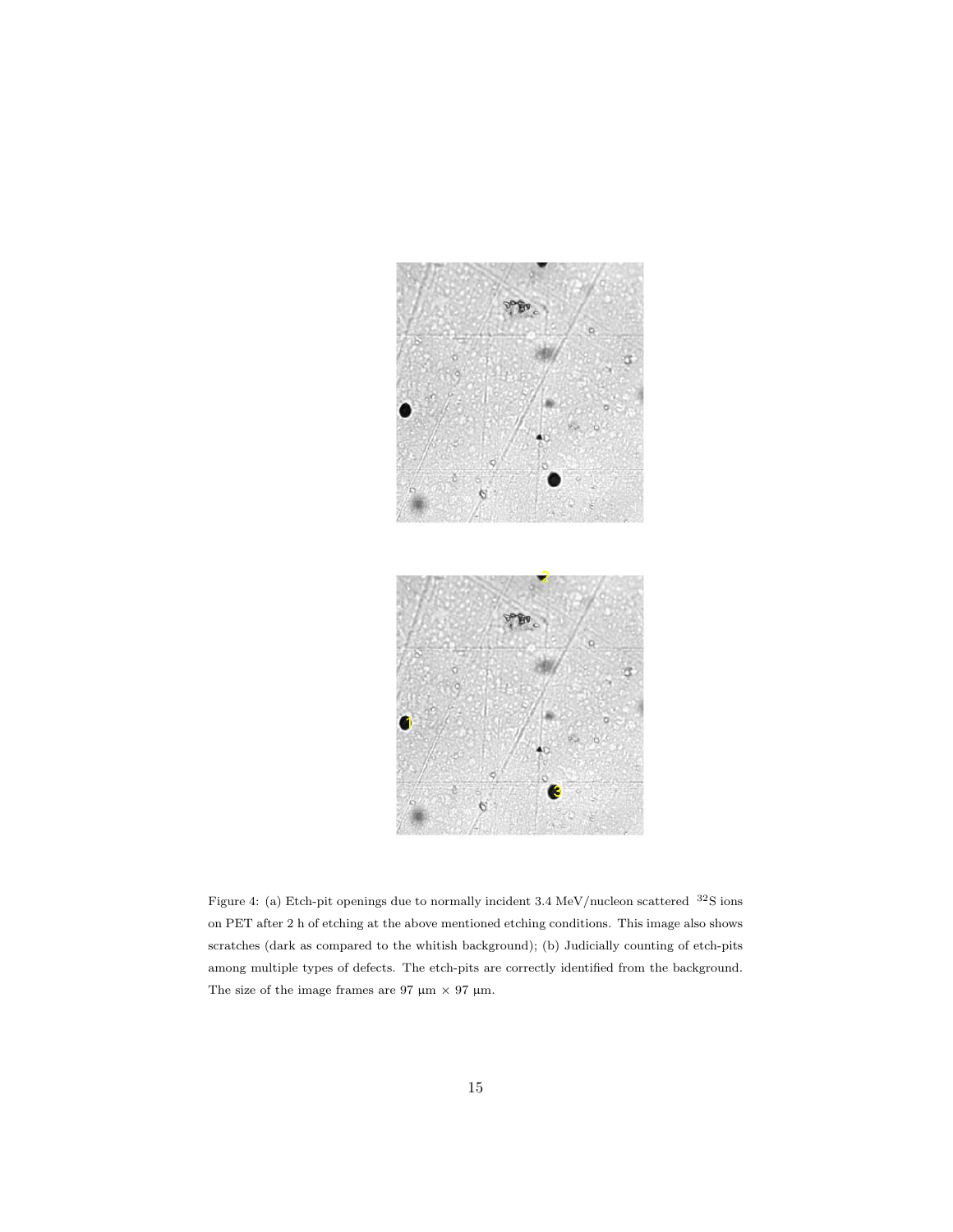

Figure 5: (a) Etch-pit openings on PET after 3 h of etching due to the 3.7 MeV/nucleon scattered <sup>32</sup>S ions striking at 30<sup>°</sup> angle of incidence, showing darker etch-pit openings and defects or scratches; (b) Counting of etch-pits separately from multiple types of defects. The size of the image frames are 97  $\mu$ m × 97  $\mu$ m.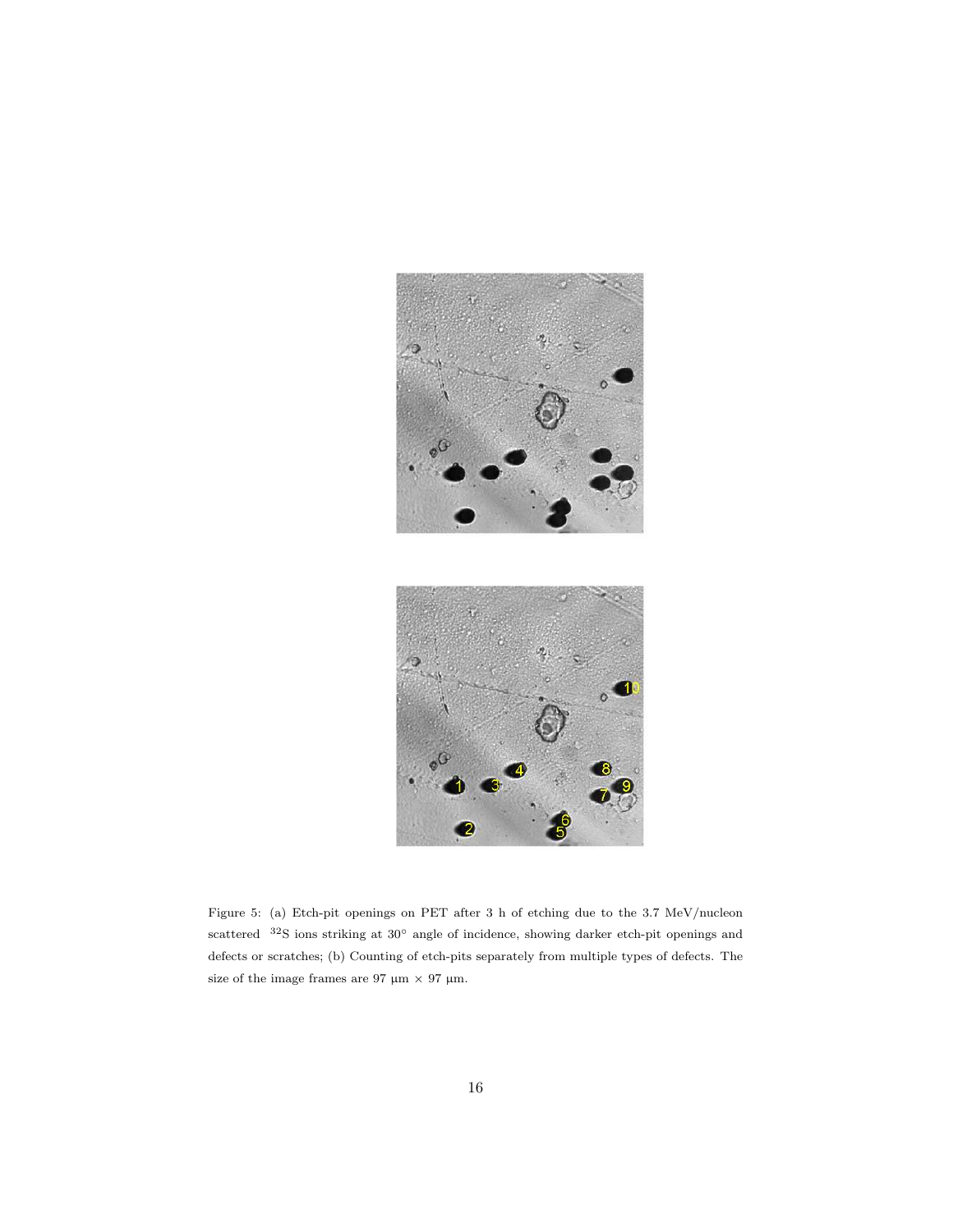

Figure 6: (a) Etch-pit openings due to charged particles with different angle of incidences on CR-39 (NTD) exposed to open-air at Darjeeling, India after 4 h of etching; (b) Counting of etch-pits separately from multiple-type of defects. The size of the image frames are 97  $\upmu \mathrm{m}$   $\times$  $97$   $\upmu \mathrm{m}.$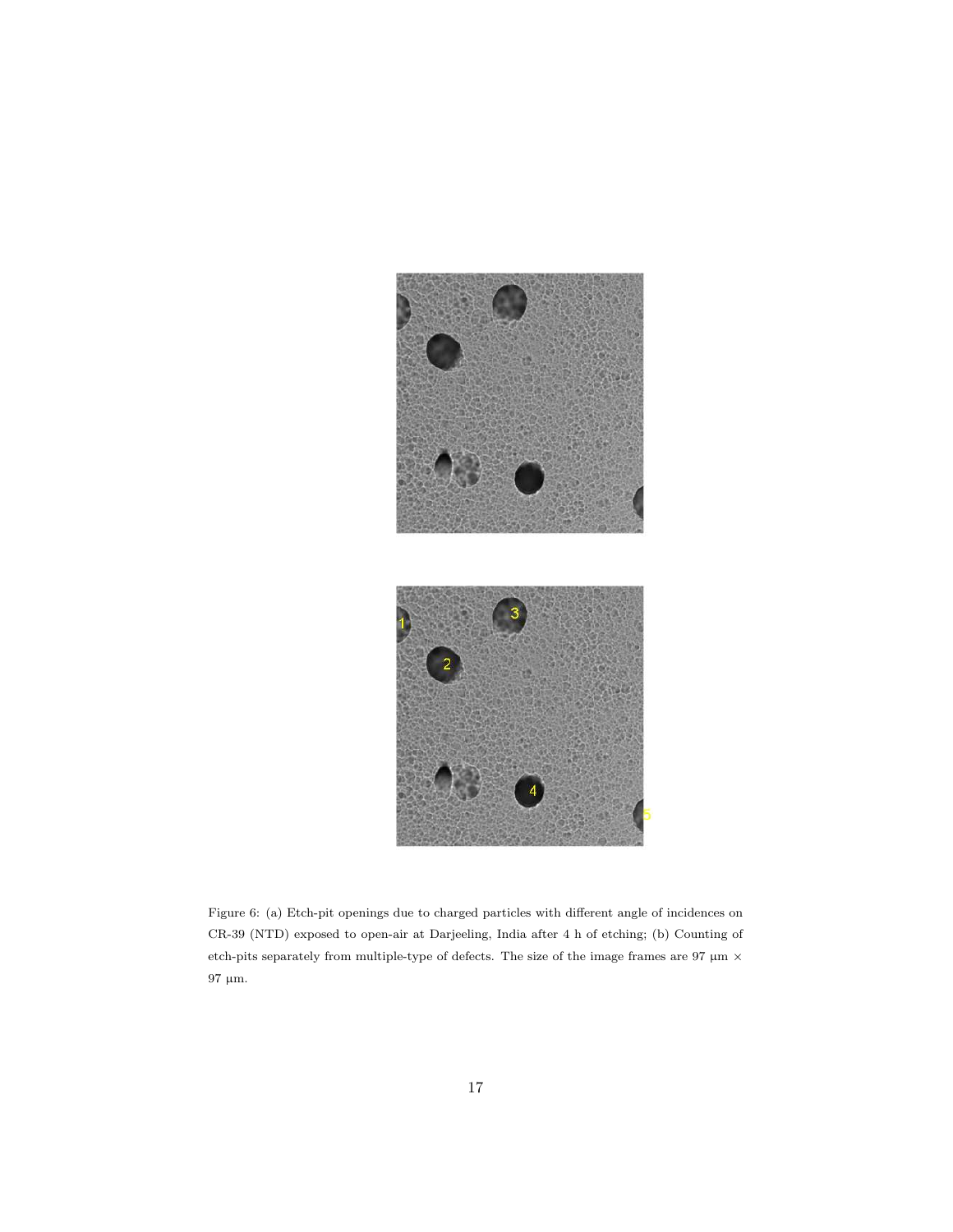

Figure 7: (a) 6 h etched <sup>252</sup>Cf exposed CR-39. Here track density is  $\sim 10^9$  m<sup>-2</sup>.(b) Identification and counting of etch-pit openings at the overlapped region as well as at the extreme edges of the figure.